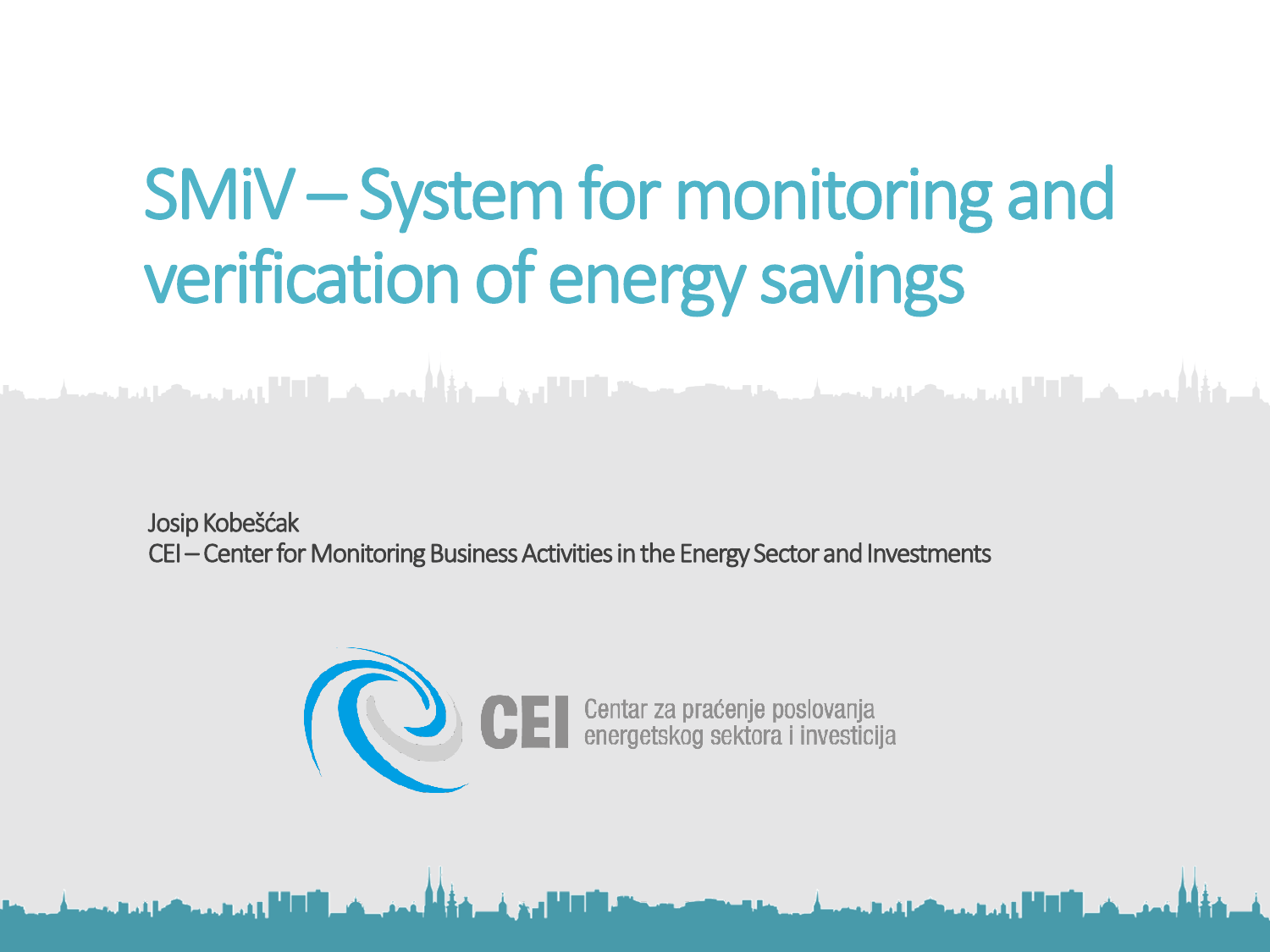## CEI - role of National Energy Efficiency Agency

#### The main activities and tasks:

- Systematic planning: making of National Energy Efficiency Action Plans
- Coordinating activities with all institutions included in energy efficiency policy
- Measuring: systematic monitoring of implementation through System for monitoring and verifcation of energy savings (SMiV)
- Reporting to Ministry, Government of the Republic of Croatia and European Commission on achieved results
- Cooperation with national and international institutions, especially the EU institutions
- Promotion of energy efficiency on a national level, informing the public about plans, achieved measures and their effects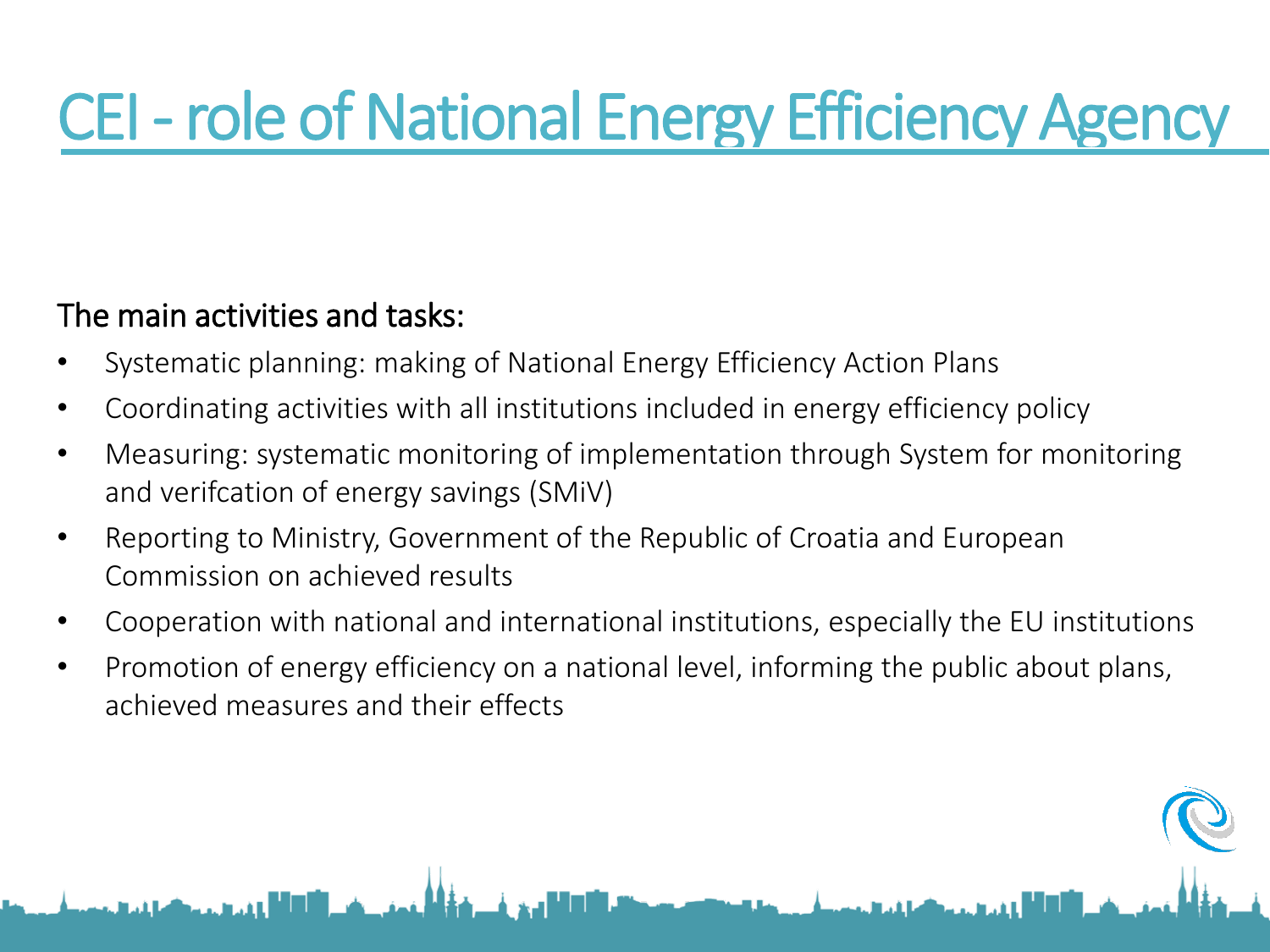

#### والأربع بريان الالتان ومروح ومستعاد ومستور ومستقبلا الالتجاء والمؤاثر ومريد والكال ومستقبل ومستحدث

## SMIV? - web application that allows users to monitor and verify implemented energy efficiency measures

# smiv.cei.hr

and a final state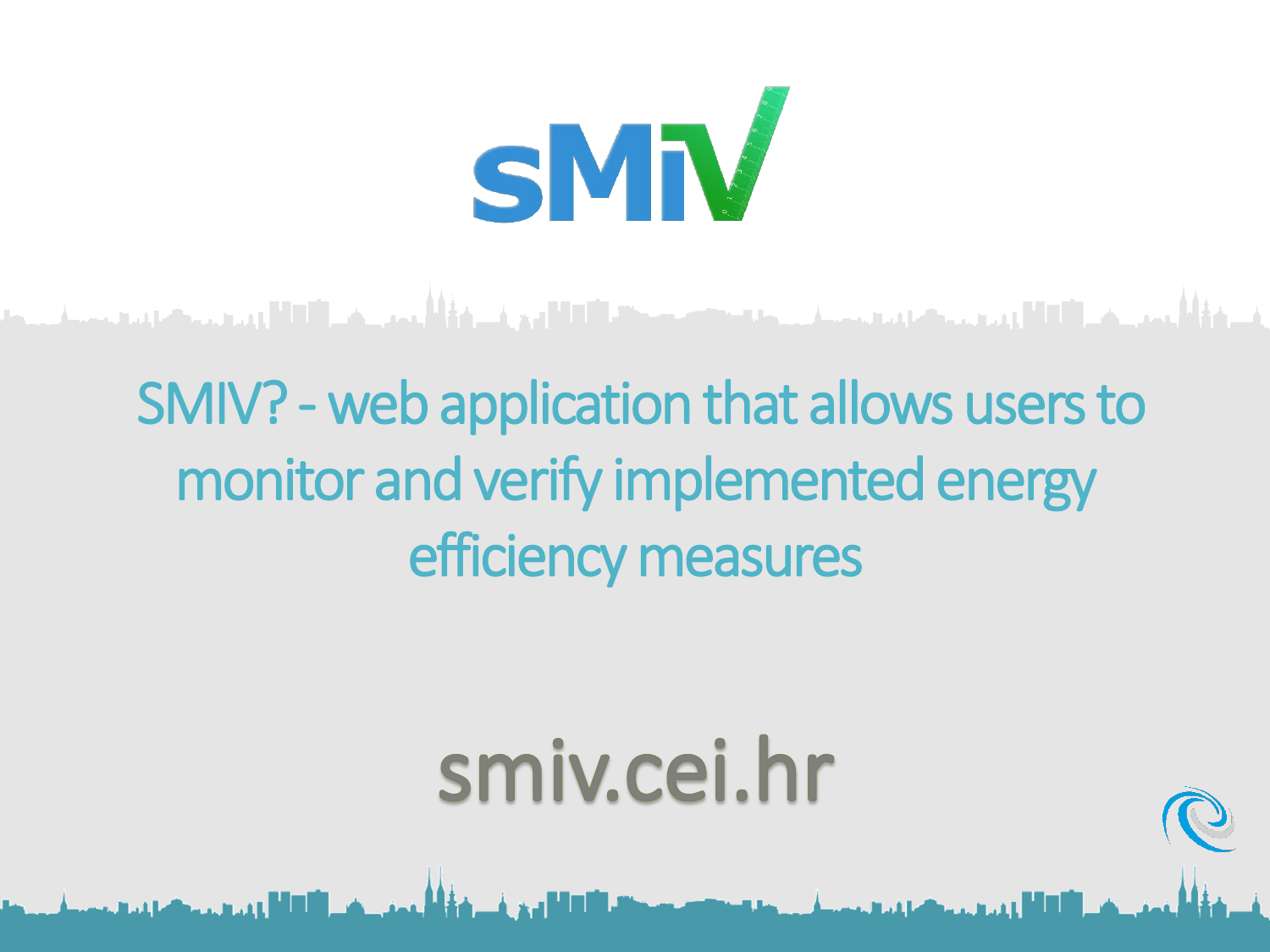#### Purpose

Main purpose of Monitoring and verification platform is to monitor and verify activities defined in National Energy Efficiency Action Plan.

MVP registry database:

- $\triangleq$  Energy savings (kWh)
- **Example 25 Production of CO2 Emissions (tCO2)**
- $\triangle$  Cost of every EE measure (kn)

Through MVP database there is also registry on all EE plans delivered by cities, county's….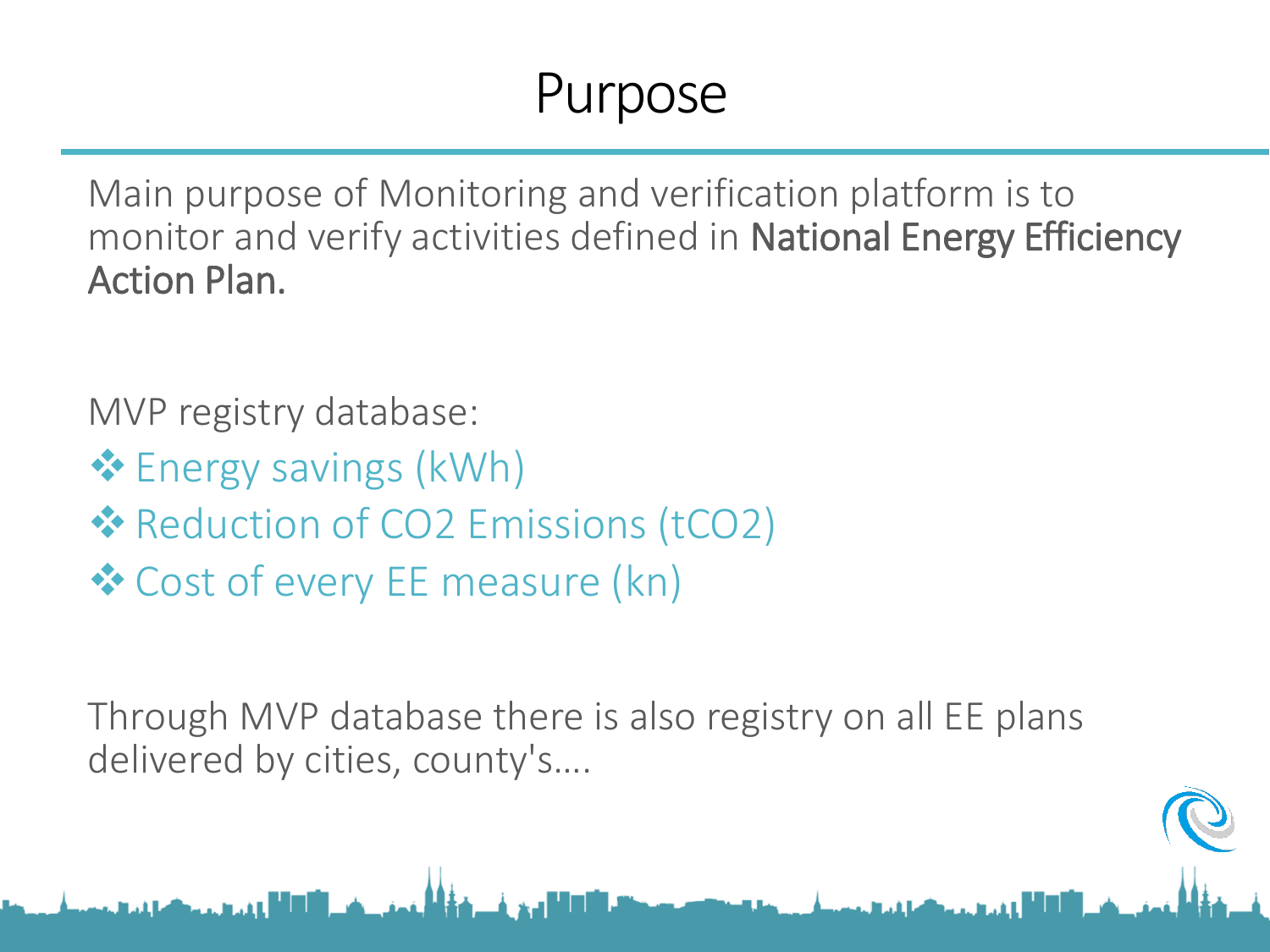#### Sectors and users

 Households **Industry**  Service sector **Transport** 



Web application is based on the Bottom-up methodology which is defined in National ordinance "System for Monitoring, Measuring and Verification of Energy Savings".

Main users of SMIV:

- *Public sector*
- *ESCOs*
- *Subsidy providers*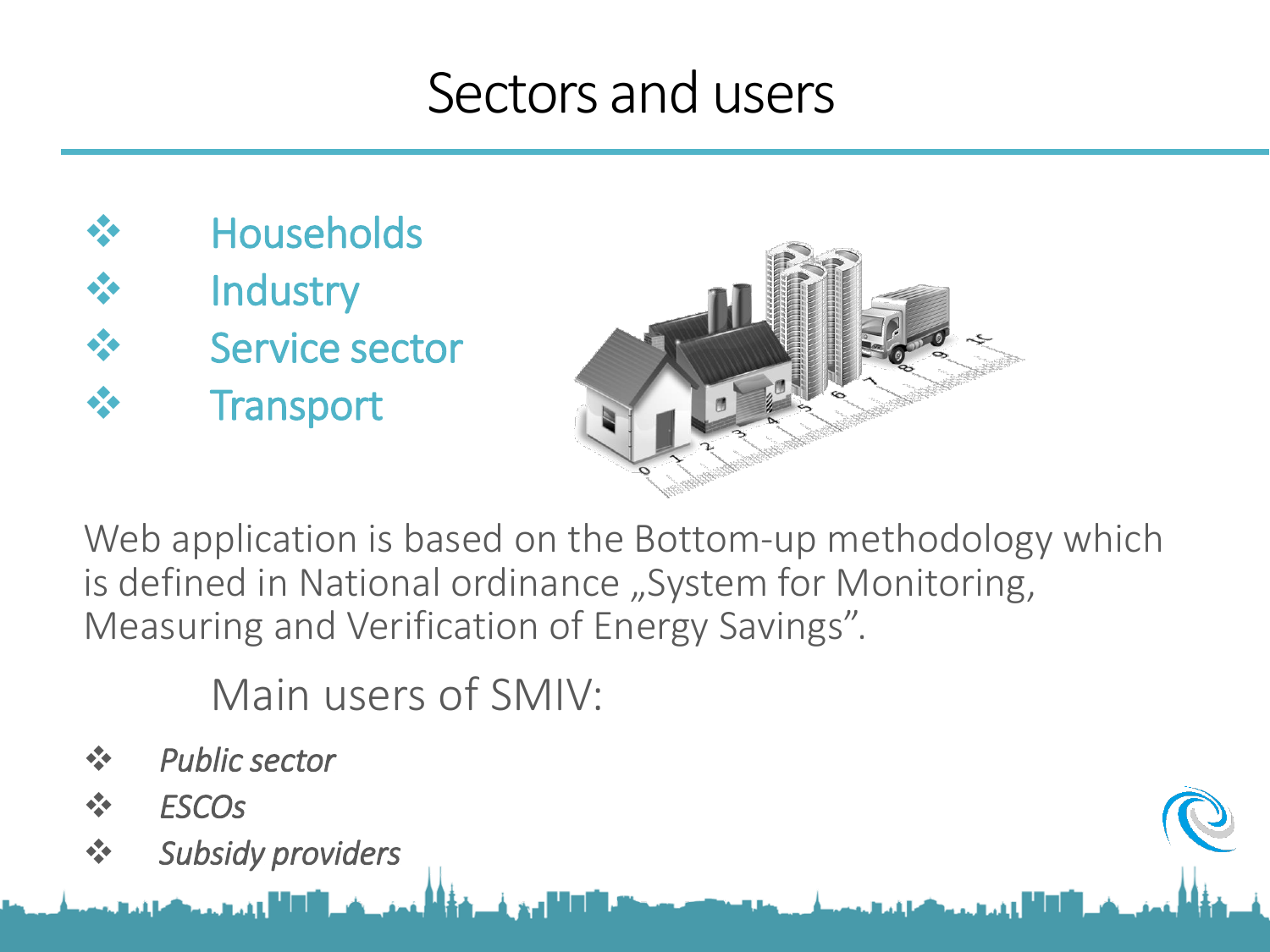#### EE measures

Calculations of EE savings

- **Measures defined in BU methodology** 19 measures in three sectors
- Measures with measured savings EMIS and similar systems
- Measures not defined in BU methodology Industry, specific measures, soft measures….by project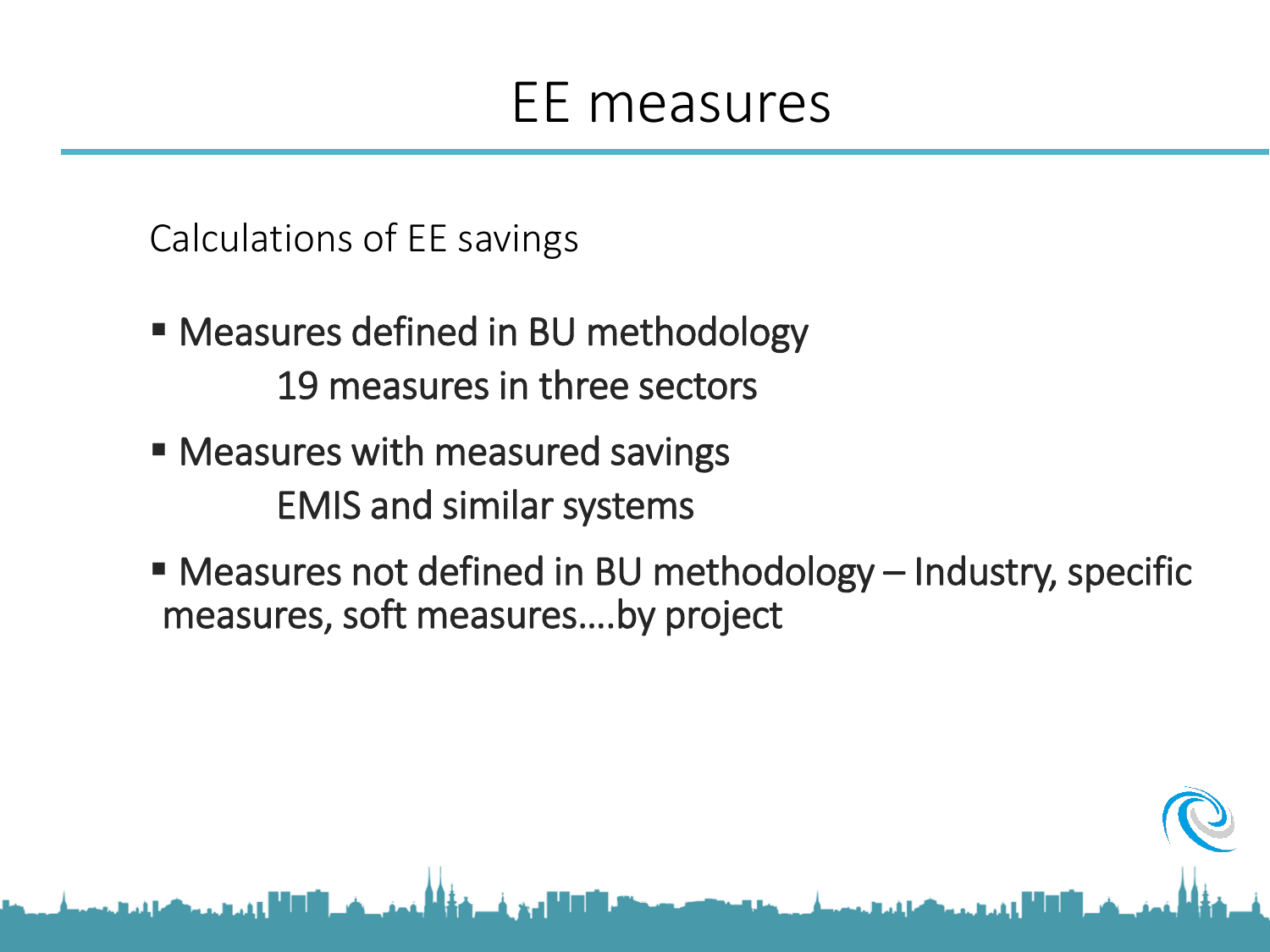## EE planning with SMiV

EE plan is a systematic approach for planning of EE measures in accordance to National EE act and several bylaws and ordinances.

EE act defines two types of plans:

- EE action plan (three year)
- EE annual plan (one year)

SMiV modul for planning helps users in process of calculating planned energy savings and costs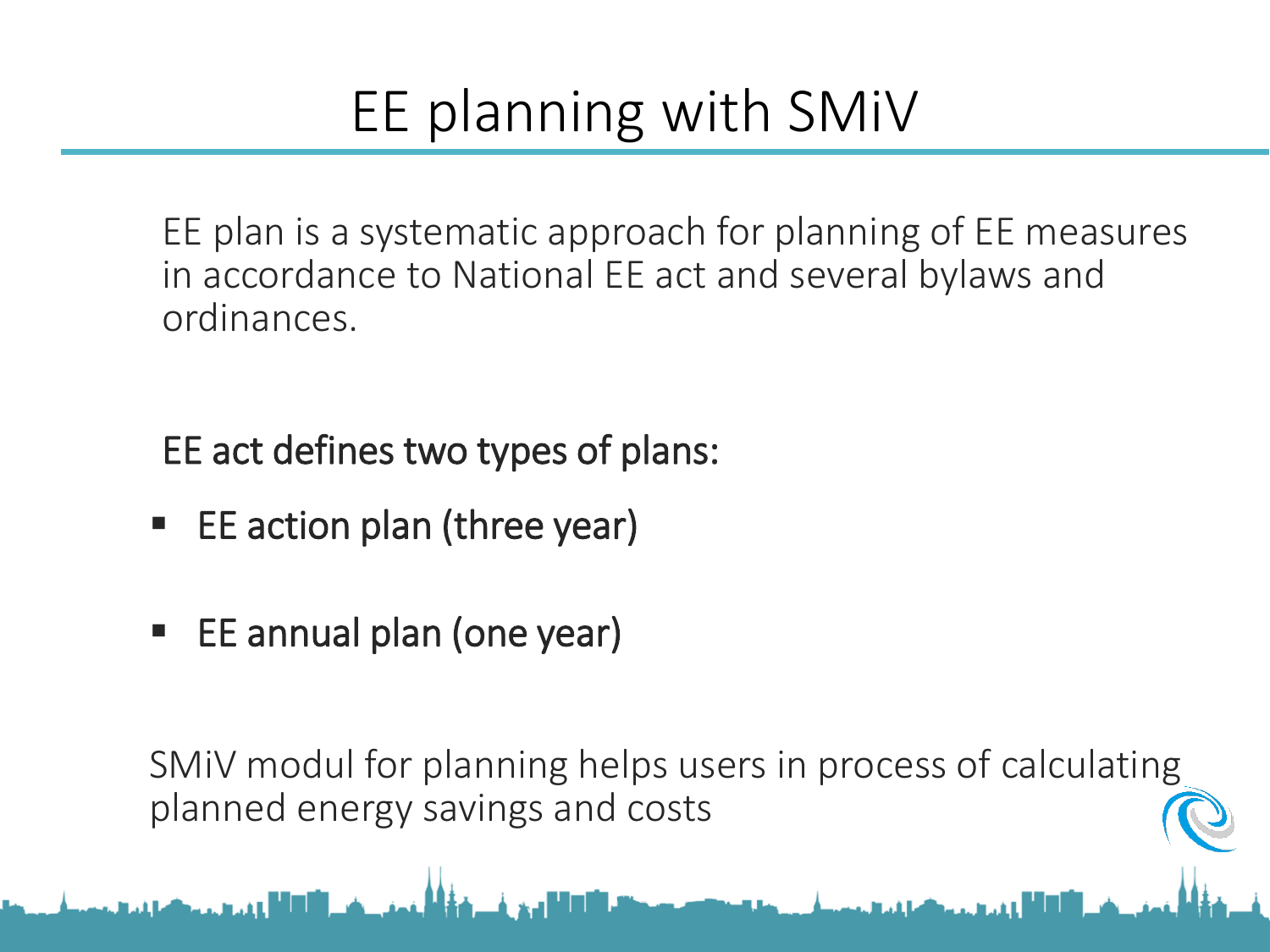## EE plans for 2016.

- 37 obligated parties (20 counties/17 cities)
- CEI received 28 annual plans (76%)
- 3 voluntary EE plan
- 228 planned EE measures
- 734 mil.kn planned for EE measures
- 237 mil.kn planned subsidies from FZOEU

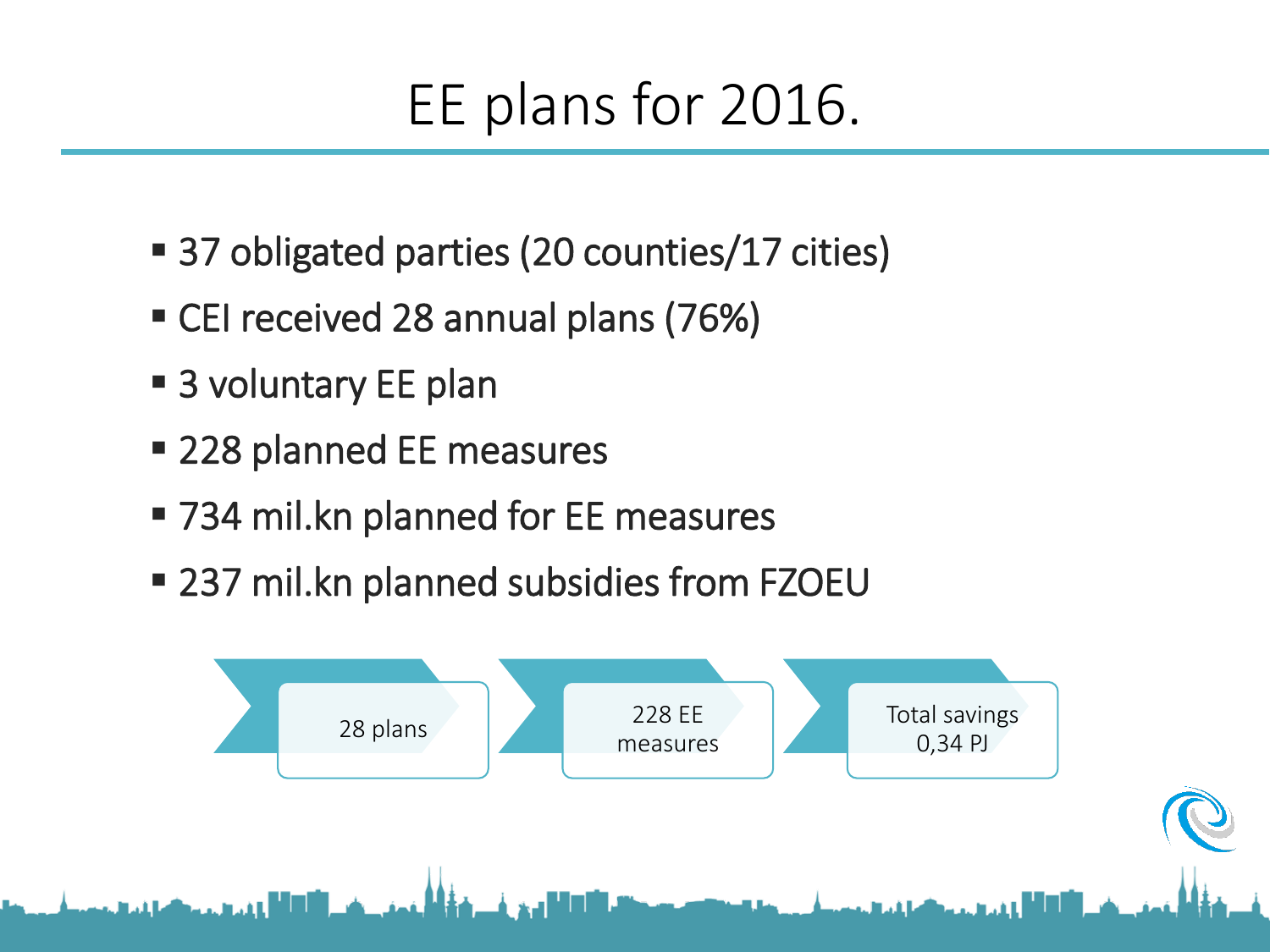#### EED annual report

2016. annual report to the EC about EE measures in 2015.

#### Article 5. - 3 % refurbishment of central government buildings - ACHIVED!  *0,061 PJ / goal 0,0049 PJ*

 Article 7. Total energy savings verified in SMIV  *0,617 PJ / goal 1,6 PJ Alternative measures*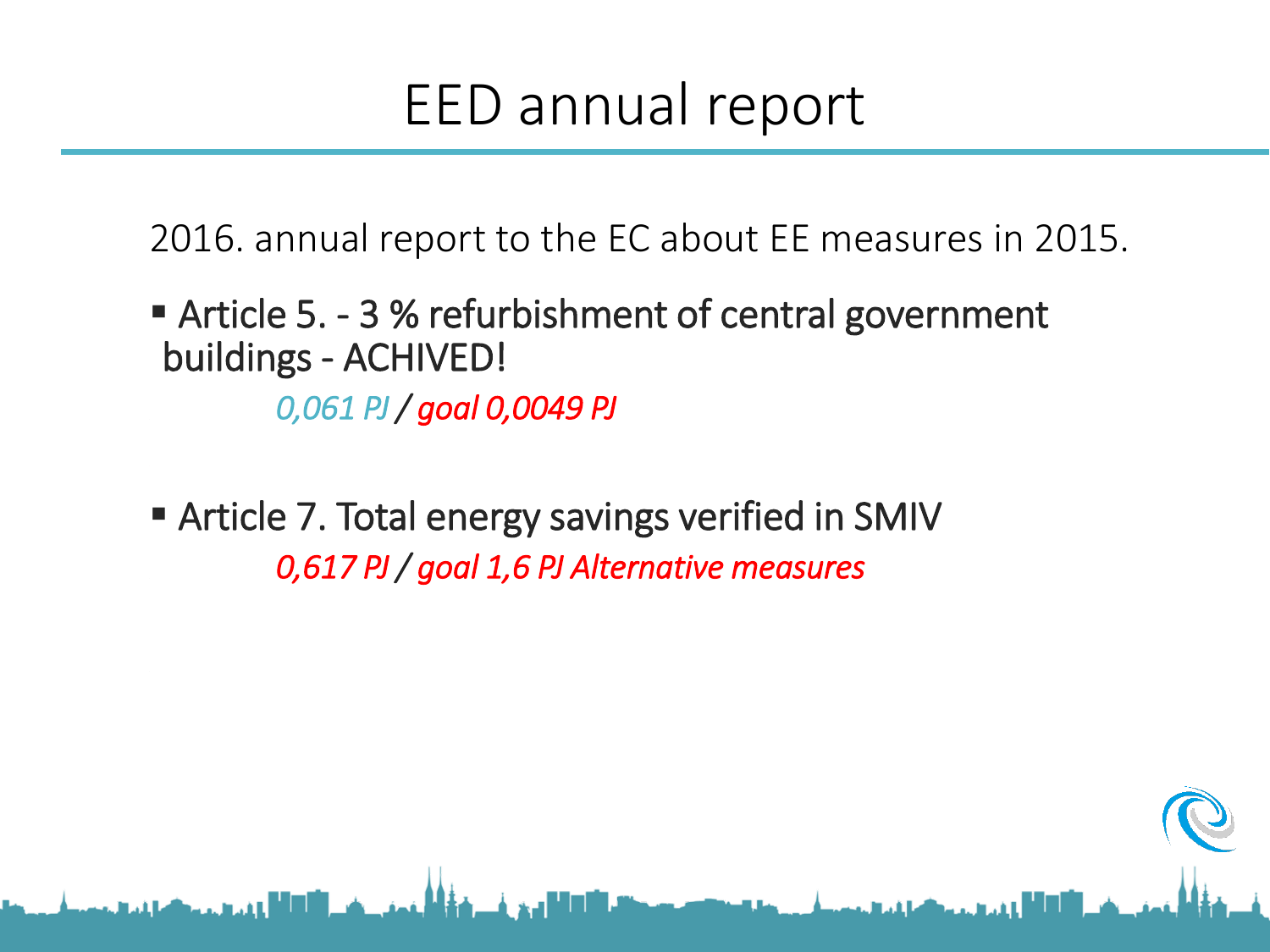### SMIV verified saving for year 2015.

| <b>Measure</b>                                                               | <b>Number of</b><br>projects* | <b>Saving [PJ]</b> | Saving [tCO2] | <b>Total investment</b><br>amount [HRK] | <b>Total funding paid</b><br>from the Fund<br>[HRK] |
|------------------------------------------------------------------------------|-------------------------------|--------------------|---------------|-----------------------------------------|-----------------------------------------------------|
| <b>RESIDENTIAL BUILDINGS</b>                                                 |                               |                    |               |                                         |                                                     |
| Programme of energy renovation of<br>family houses, 2014-2016 - Total        | 4 2 1 5                       | 0.26943            | 14 280.63     | 297 743 374.04                          | 183 428 273.77                                      |
| Programme of energy renovation of<br>apartment buildings                     | 136                           | 0.07053            | 5 867.93      | 67 678 383.13                           | 27 429 914.56                                       |
| Introduction of individual thermal<br>energy consumption metering            | 236                           | 0.16486            | 12511         | 60 241 581.94                           | 24 079 495.42                                       |
| <b>PUBLIC SECTOR BUILDINGS</b>                                               |                               |                    |               |                                         |                                                     |
| <b>Programme of Energy Renovation of</b><br>Public Buildings (2014-2015)     | $\mathbf{1}$                  | 0.03580            | 2 683.77      | 78 060 108.19                           | 27 572 529.77                                       |
| <b>Programme of Energy Renovation of</b><br>Public Buildings (2016-2020)     |                               |                    |               |                                         |                                                     |
| <b>COMMERCIAL NON-RESIDENTIAL</b><br><b>BUILDINGS</b>                        |                               |                    |               |                                         |                                                     |
| Programme of energy renovation of<br>commercial non-residential<br>buildings | 49                            | 0.02716            | 2024.78       | 31 492 371.77                           | 12 156 286.77                                       |
| <b>PUBLIC LIGHTING</b>                                                       |                               |                    |               |                                         |                                                     |
| 'Energy Efficient Public Lighting'<br>programme                              | 38                            | 0.01985            | 1819.2253     | 39 621 955.26                           | 20 957 680.13                                       |
| <b>TRANSPORT</b>                                                             |                               |                    |               |                                         |                                                     |
| Financial incentives for energy-<br>efficient vehicles                       | 5                             | 0.01214            | 831.88        | 67 298 231.92                           | 16 133 781.91                                       |
| <b>Promoting environmentally-friendly</b><br>driving                         | 13                            | 0.017513           | 1 298.88      | 1 225 949.35                            | 420 988.24                                          |
| Introduction of a special motor<br>vehicle tax based on CO2 emissions        |                               |                    |               |                                         |                                                     |
| <b>TOTAL</b>                                                                 | 4693                          | 0.617              | 41 318.09     | 635 889 421.9                           | 308 603 902.7                                       |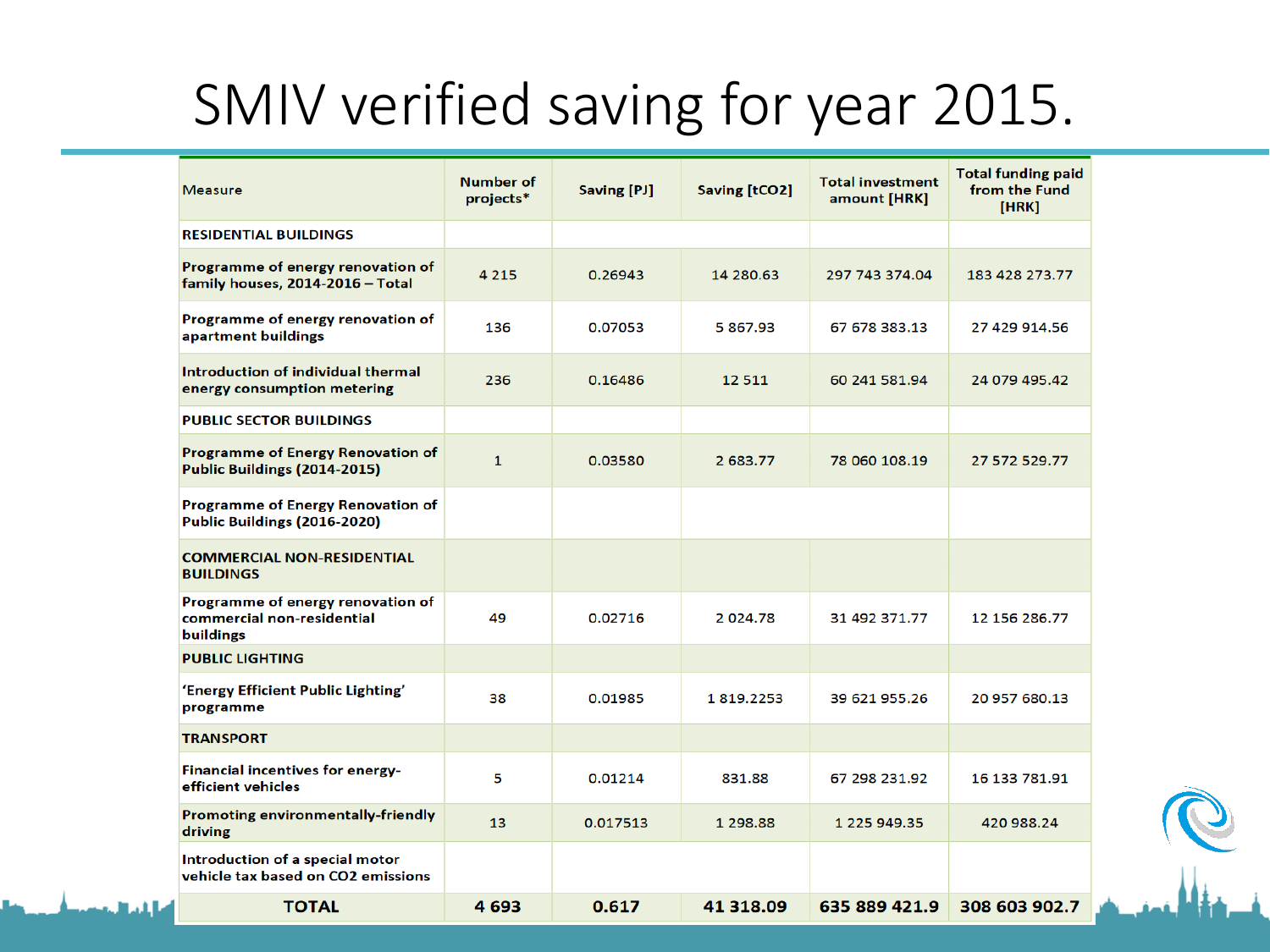#### multEE and SMiV

Energy institute Hrvoje Požar – Croatian partner on project

CEI – administrator of SMiV – beneficiary

- **Through multEE SMIV was updated with new upgrades**
- Aprox. 20 upgrades to system for better user control and data analysis
- User experience simplified and improved for better reporting